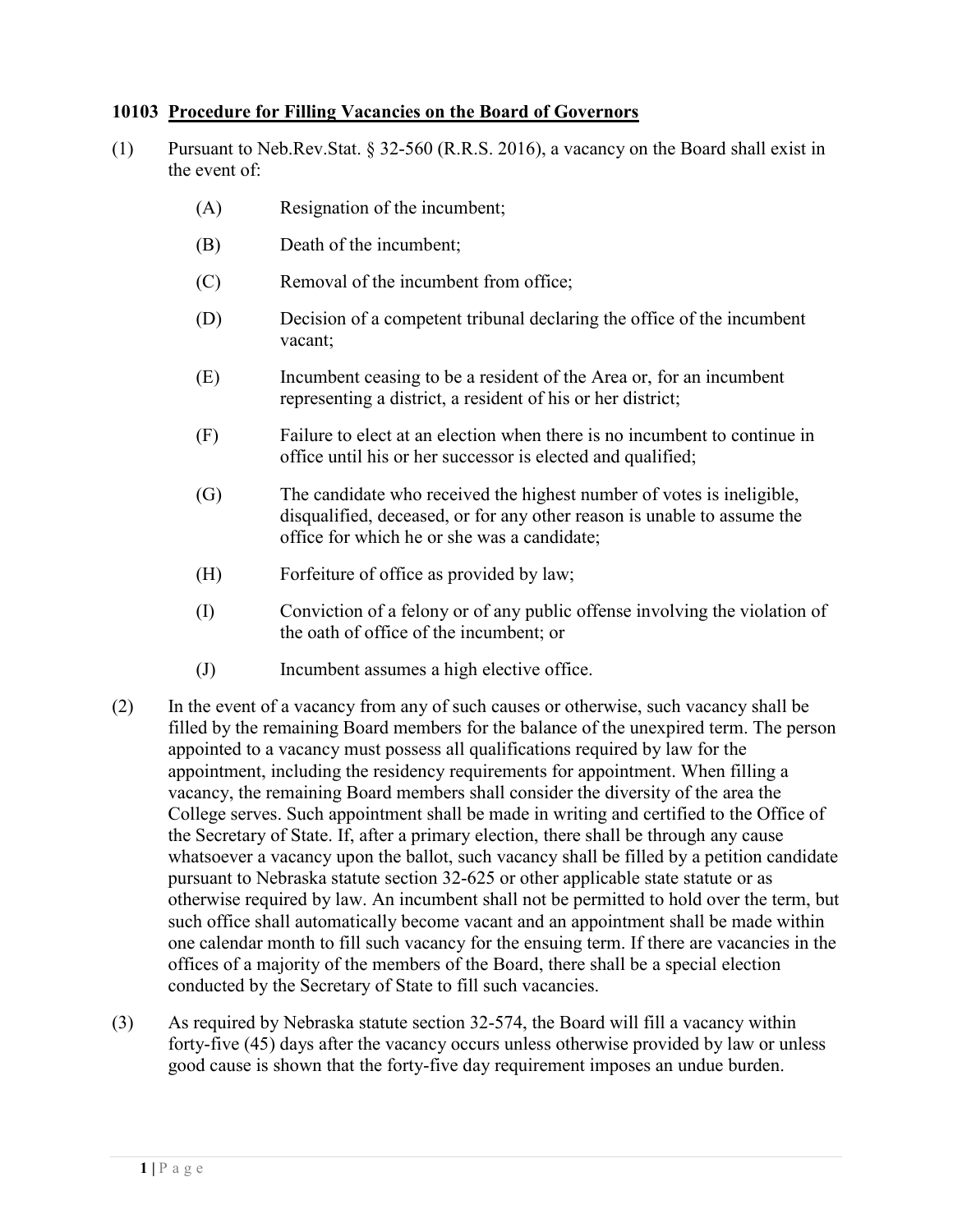- (4) As used in this policy, "Former Member" means the former member of the Board whose position on the Board has become vacant, and "Appointee" means the person appointed to the Board to succeed the Former Member.
- (5) Whenever the Board declares a vacancy on the Board to exist as a matter of law or a vacancy otherwise is known to exist, the Board shall meet as soon as may be practicable and establish a calendar schedule for the filling of the vacancy. The calendar schedule shall fix:
	- (A) The date(s) or approximate date(s) for advertising the vacancy and solicitation of applications to fill the vacancy.
	- (B) The date and time by which applications for the vacancy must be submitted to the Office of the Board. Applications not received on or before the date and time so fixed will not be further considered.
	- (C) A date, time and place at which the Board shall meet to select applicant finalists to be interviewed by the Board for consideration of appointment to fill the vacancy. The Nebraska Open Meetings Act (the "Act") requires open roll call voting and does not permit a closed meeting for discussion of the appointment or election of a new member to the Board. Except as otherwise allowed by the Act, the meeting of the Board to select applicant finalists to be interviewed for consideration of appointment to fill the vacancy shall be conducted in open public session. The votes of the members of the Board for inclusion of applicants in the group of applicant finalists to be interviewed shall be by open roll call vote. The selection of applicant finalists to be interviewed will be based upon submitted application materials and applicants will not be allowed to address the Board at this stage of the process.
	- (D) A date, time and place at which the Board shall meet to interview the selected applicant finalists and select an applicant finalist to fill the vacancy. Except to the extent otherwise allowed by the Act, such meeting and selection shall be conducted in open public session. The votes of the members of the Board on the selection of an applicant finalist to fill the vacancy shall be by open roll call vote.
- (6) Whenever the Board declares a vacancy on the Board to exist as a matter of law or a vacancy otherwise is known to exist, the College legal counsel, in consultation with the Board Chair, shall prepare a summary of the required legal qualifications for appointment to the vacancy (including applicable residency requirements) and an application form upon which applicants may apply to fill the vacancy. Once the calendar schedule for filling the vacancy has been established as above provided, the Board recording secretary shall make the qualifications summary and application form reasonably available to persons requesting them. The Board recording secretary shall arrange for the advertising of the vacancy in the *Omaha World-Herald* and any other newspaper of general circulation as determined by the Board, and for the receipt at the Board Office of applications to fill the vacancy. A notice of the vacancy, the qualifications summary and the application form shall also be published on the College's web site.
- (7) When an application to fill the vacancy is received in the Board Office, the College legal counsel shall confirm that the applicant meets the required legal qualifications for the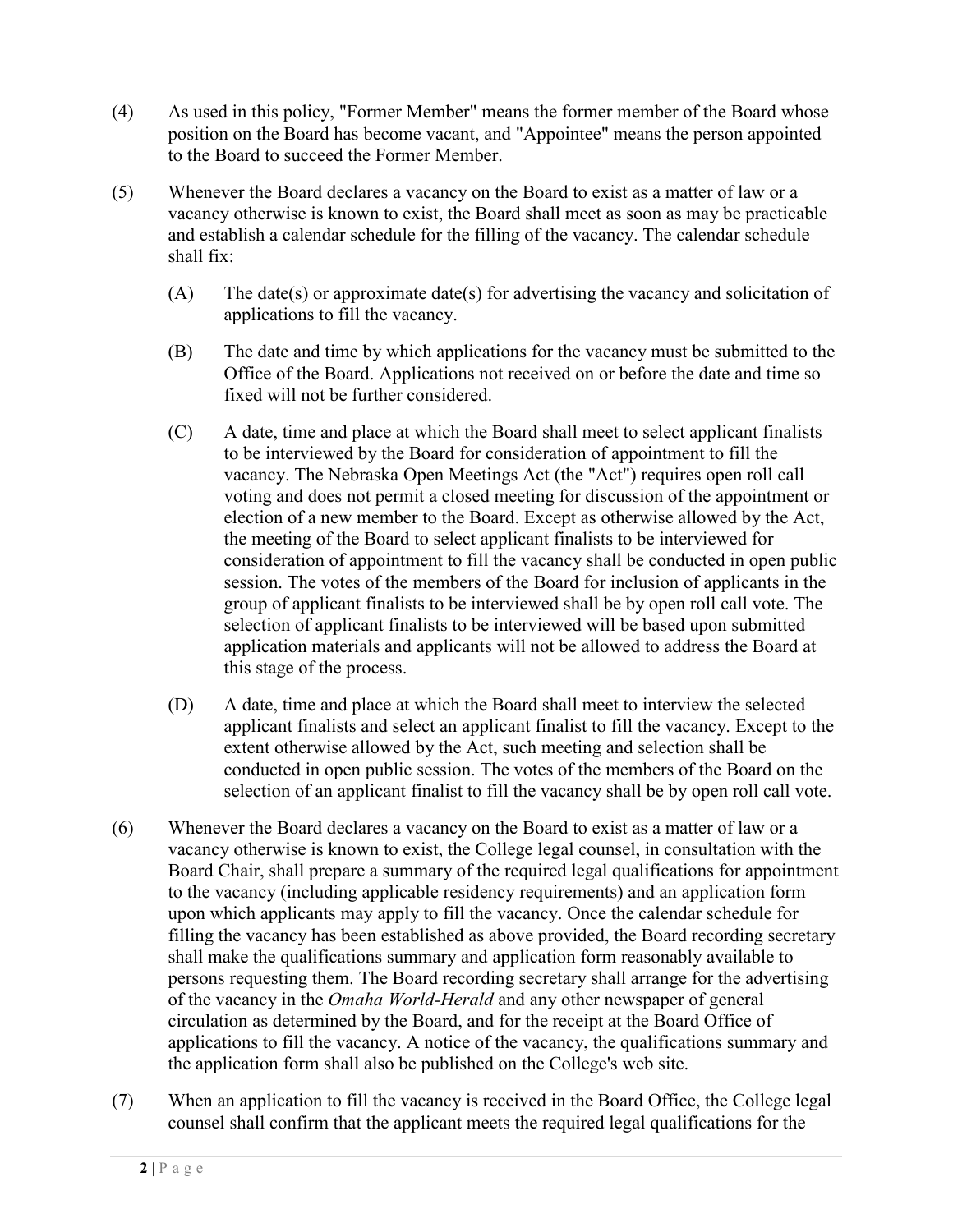appointment sought (including any residency requirements) and may cause a criminal background check to be performed on each candidate by a qualified law enforcement agency if requested by the Board.

- (8) Upon expiration of the time established for submission of applications, the Board recording secretary shall provide a complete copy of each submitted application (and all material submitted with the application) to each member of the Board. Any application received at the Board Office after the deadline established for submission of applications to the Board Office shall also be provided to each member of the Board, with a clear indication that the application was not received by the established deadline and therefore ought not be considered by the Board. The Board recording secretary shall also inform the members of the Board of any disqualifying circumstance concerning any applicant and any criminal conviction history of any applicant that becomes known to the College legal counsel.
- (9) At the meeting at which the Board meets to select the applicant finalists to be interviewed by the Board for consideration for appointment to fill the vacancy, the following process shall be followed:
	- (A) The Board Chair shall publicly declare that prior to the meeting each Board member received complete copies of the applications submitted by applicants whose qualifications were confirmed by College legal counsel to meet the required legal qualifications for the appointment sought;
	- (B) The Board Chair will publicly state those applicants' names and residence addresses in order to acknowledge for the record those applications that the Board is further considering;
	- (C) If any of those applicants are present at the meeting, they may be invited to stand and state their names, but applicants will not be allowed to address the Board at this stage in the process;
	- (D) Each Board member will be provided with an interview preference form which will list the applicants in alphabetical order and which will include blanks for the Board member to write his or her own name and to nominate four (4), and not more or less than four (4), applicants to be interviewed by the Board for the vacancy; provided, however, if there are fewer than four (4) applicants for the vacancy, the Board Chair may propose an alternate number of applicants to be listed by each Board member on the interview preference form;
	- (E) Each Board member will then complete his or her interview preference form and submit the completed form to the College legal counsel present at the meeting;
	- (F) Upon receiving the completed interview preference forms, the College legal counsel will publicly read each form stating the name of the Board member and the names of the applicants the Board member has nominated to be interviewed. If video screen(s) are available in the meeting room, the nomination results may be tallied on the video screen(s) as the nominations are read so that the vote totals for each applicant are visible. The process shall continue until all of the interview preference forms completed by Board members have been publicly read;